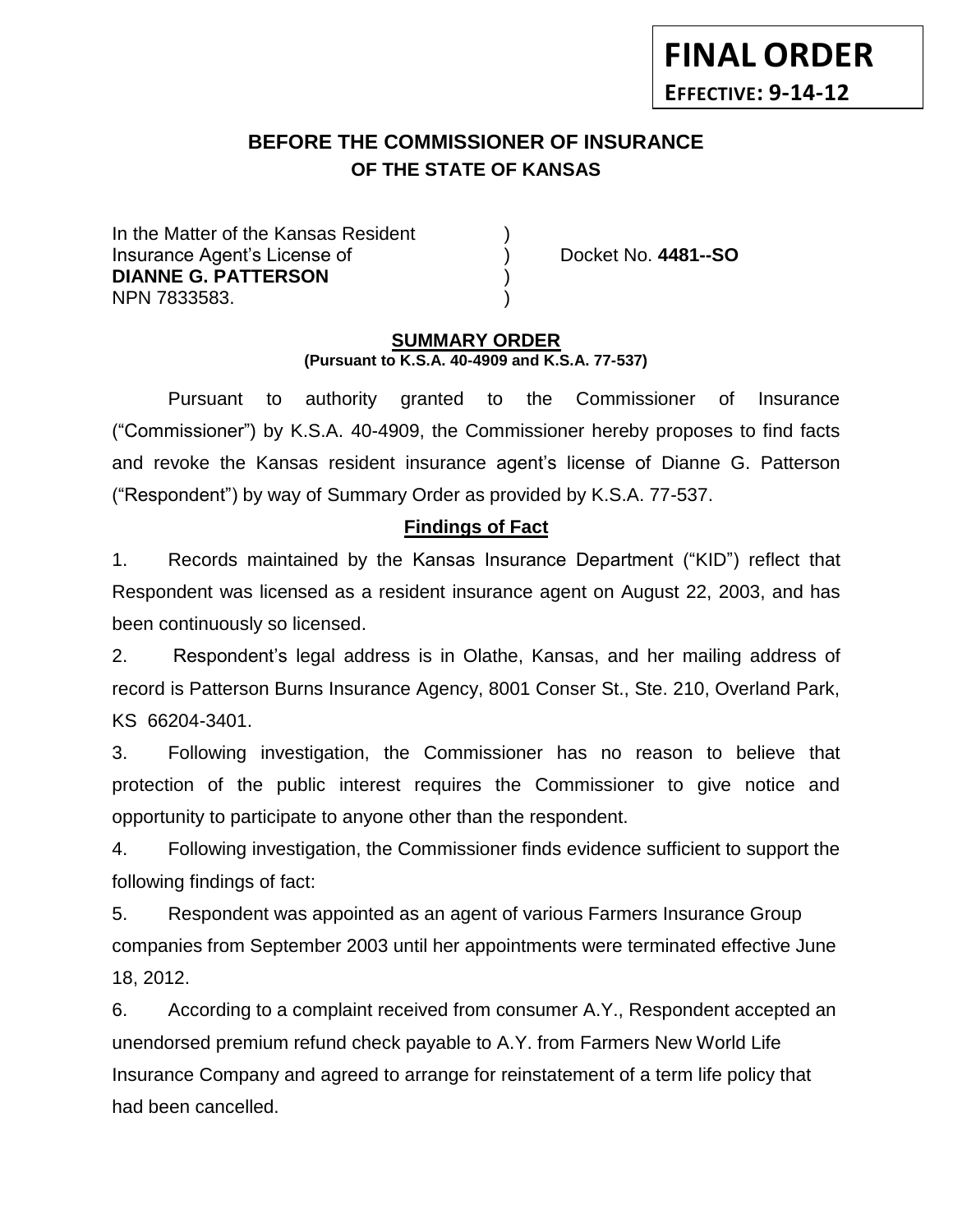7. Respondent endorsed her name and A.Y.'s to the check and cashed it.

8. For more than a year, Respondent maintained to A.Y. that she had coverage but, because of the company's computer system issues, the application and preauthorized electronic payments had not been processed.

9. By letter of July 31, 2012, addressed to Respondent at her address of record, KID summarized the foregoing facts and invited Respondent to reply in writing if she disputed the facts.

10. To date, Respondent has not replied, and the letter has not been returned; thus, the facts are deemed undisputed.

### **Applicable Law**

11. K.S.A. 2011 Supp. 40-4909(a) provides, in relevant part:

"The commissioner may deny, suspend, revoke or refuse renewal of any license issued under this act if the commissioner finds that the applicant or license holder has: . . .

(4) Improperly withheld, misappropriated or converted any moneys or properties received in the course of doing insurance business. . . .

(8) Used any fraudulent, coercive, or dishonest practice, or demonstrated any incompetence, untrustworthiness or financial irresponsibility in the conduct of business in this state or elsewhere. . . .

(10) Forged another person's name to an application for insurance or to any document related to an insurance transaction." K.S.A. 2011 Supp. 40-4909(a).

12. The Commissioner may revoke any license issued under the Insurance Agents Licensing Act if the Commissioner finds that the interests of the insurer or the insurable interests of the public are not properly served under such license. K.S.A. 2011 Supp. 40-4909(b).

## **Conclusions of Law**

13. The Commissioner has jurisdiction over Respondent as well as the subject matter of this proceeding, and such proceeding is held in the public interest.

14. The Commissioner finds, based on the facts contained in paragraphs 6 through 8, that Respondent's license may be revoked pursuant to K.S.A. 40-4909(a)(8) because Respondent has misappropriated a premium refund check issued to a consumer and received by Respondent in the course of doing insurance business.

2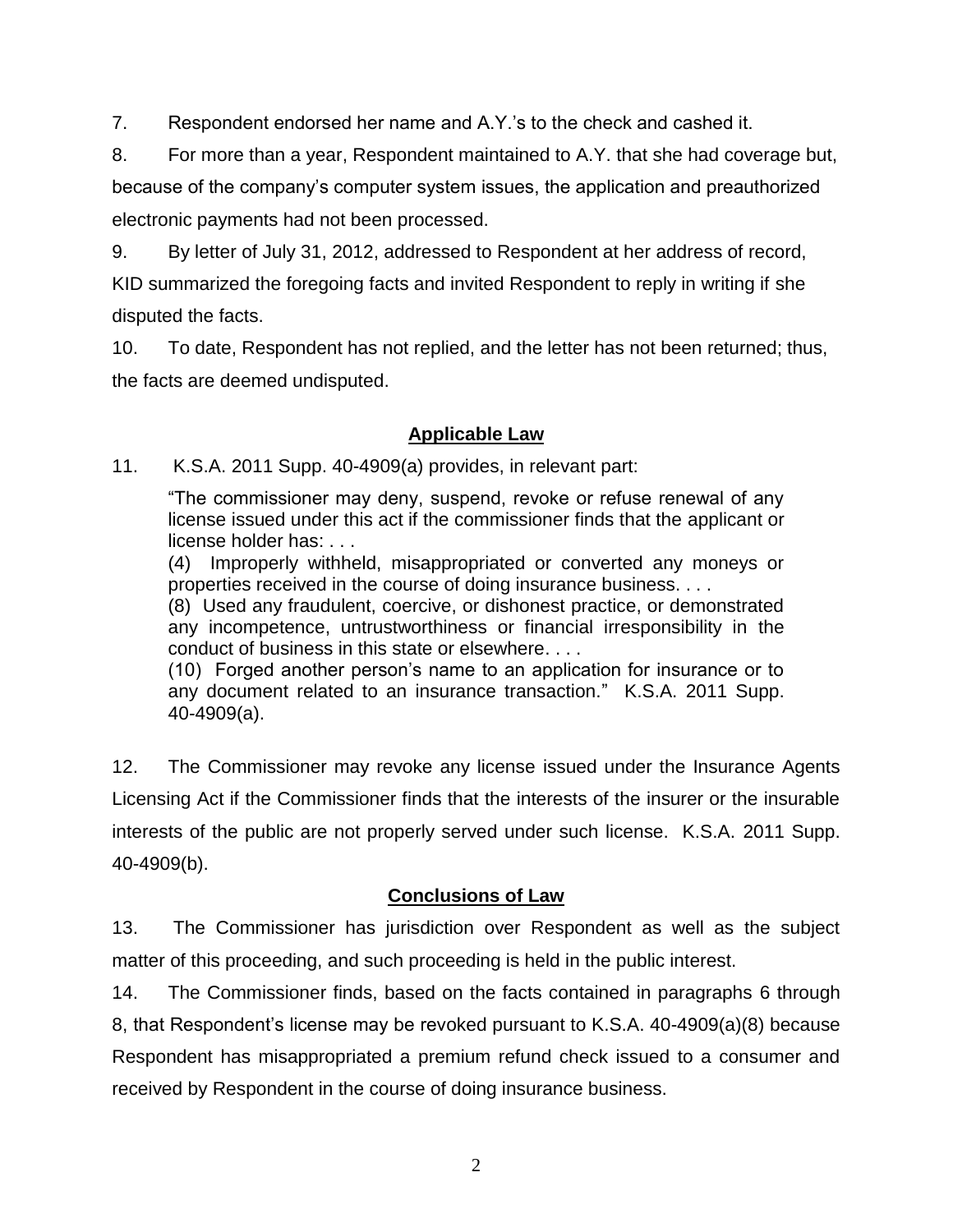15. The Commissioner finds, based on the facts contained in paragraphs 6 through 8, that Respondent's license may be revoked pursuant to K.S.A. 40-4909(a)(8) because Respondent has used a fraudulent, coercive, and/or dishonest practice in her dealings with A.Y.

16. Moreover, the Commissioner finds, based on the facts contained in paragraph 7, that Respondent's license may be revoked pursuant to K.S.A. 40-4909(a)(10) because Respondent forged A.Y.'s signature in the endorsement of the refund check entrusted to her for payment of premium related to an insurance transaction.

17. Based on the foregoing findings, the Commissioner concludes that sufficient grounds exist for the revocation of Respondent's insurance agent's license pursuant to K.S.A. 40-4909(a).

18. The Commissioner further concludes Respondent's license may be revoked pursuant to K.S.A. 40-4909(b) because such license is not properly serving the interests of the insurer and the insurable interests of the public.

19. Based on the facts and circumstances set forth herein, it appears that the use of summary proceedings in this matter is appropriate, in accordance with the provisions set forth in K.S.A. 77-537(a), in that the use of summary proceedings does not violate any provision of the law, the protection of the public interest does not require the KID to give notice and opportunity to participate to persons other than Respondent, and after investigation, KID believes in good faith that the allegations will be supported to the applicable standard of proof.

#### **Policy to be Served**

20. Before issuing an insurance agent license, the Commissioner must determine that the applicant is qualified and has not committed any act that would be grounds for denial, suspension, or revocation. K.S.A. 40-4905(b). Further, the Commissioner may revoke any license issued under the Insurance Agents Licensing Act if the Commissioner finds that the interests of the insurer or the insurable interests of the public are not properly served under the license. The following action is necessary and appropriate to promote the security and integrity of the insurance business and protect insurance consumers by licensing, or continuing to license, persons or entities to sell,

3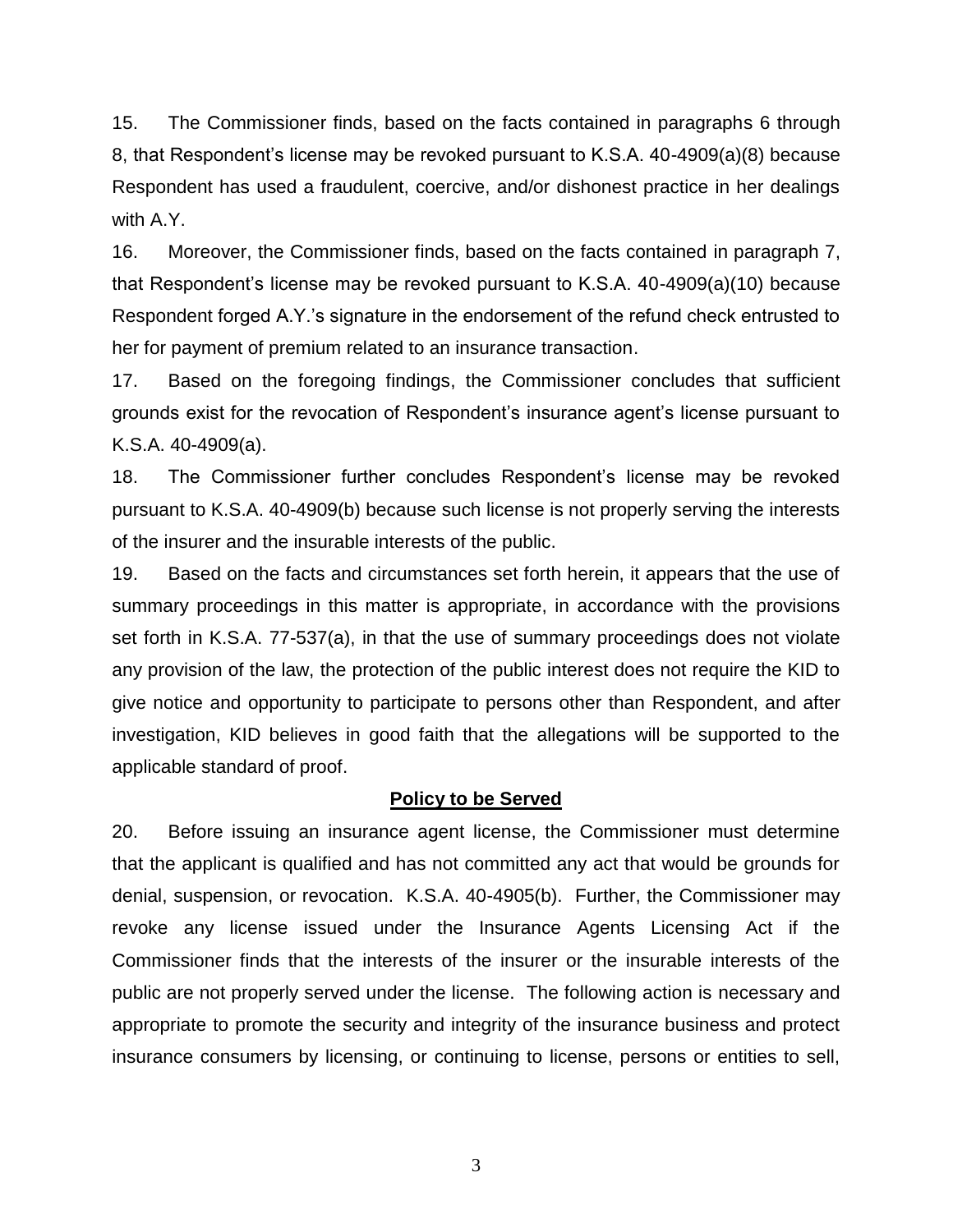solicit, or negotiate insurance in the State of Kansas only if their conduct indicates they are both qualified and trustworthy.

**IT IS THEREFORE ORDERED BY THE COMMISSIONER OF INSURANCE THAT** the Kansas resident insurance agent's license of **DIANNE G. PATTERSON** is hereby **REVOKED. It is further ordered,** that **DIANNE G. PATTERSON** shall **CEASE and DESIST** from the sale, solicitation, or negotiation of insurance, doing any act toward the sale, solicitation, or negotiation of insurance, and/or receiving compensation deriving from the sale, solicitation, or negotiation of insurance in Kansas or on Kansas risks through business conducted on and after the effective date of this order.

**It is further ordered**, pursuant to KSA 77-415(b)(2)(A), that this order is designated by KID as precedent.

**IT IS SO ORDERED THIS \_\_27th\_\_ DAY OF AUGUST 2012, IN THE CITY OF TOPEKA, COUNTY OF SHAWNEE, STATE OF KANSAS.**



\_/s/ Sandy Praeger\_\_\_\_\_\_\_\_\_\_\_\_\_\_\_\_ Sandy Praeger Commissioner of Insurance

BY:

\_/s/ Zachary J.C. Anshutz\_\_\_\_\_\_\_\_\_\_\_ Zachary J.C. Anshutz General Counsel

## **NOTICE OF RIGHTS TO HEARING AND REVIEW**

**Within fifteen (15) days of the date of service of this Summary Order, Respondent** may submit a written request for a hearing pursuant to K.S.A. 77-537 and K.S.A. 77-542. Any request for a hearing should be addressed to the following:

Zachary J.C. Anshutz, General Counsel Kansas Insurance Department 420 S.W.  $9<sup>th</sup>$  Street Topeka, Kansas 66612

If a hearing is requested, the Kansas Insurance Department will serve notice of the time and place of the hearing and information on procedures, right of representation, and other rights of parties relating to the conduct of the hearing.